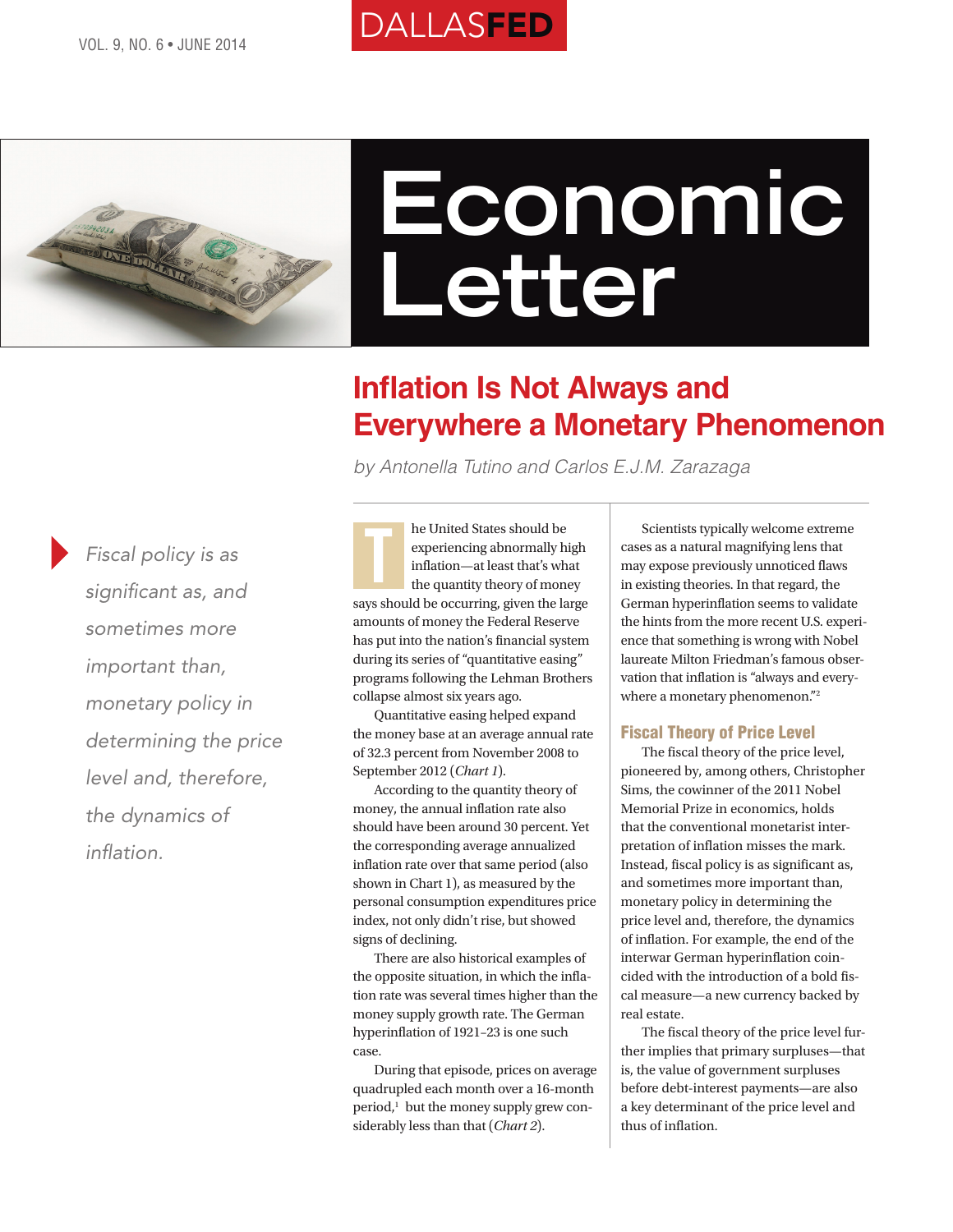## **Economic Letter**

*The fiscal theory of the price level further implies that primary surpluses that is, the value of government surpluses before debt-interest payments—are also a key determinant of the price level and thus of inflation.*



#### NOTE: Shaded bars indicate recessions.

SOURCES: Federal Reserve Bank of St. Louis; Bureau of Economic Analysis; NBER; Haver Analytics.



NOTE: The inflation/money growth ratio results from dividing the monthly inflation rate plus one by the monthly money base growth rate plus one.

SOURCE: *The Economics of Inflation*, by Costantino Bresciani-Turroni, Appendix of Tables, Table III and Table V,<br>Northampton, England: Augustus Kelley Publishers, 1937.

#### Inflation as a Fiscal Phenomenon

As a first step to understanding why excessive money growth may not drive speculative hyperinflation, consider the motivation for households and businesses to hold money. Why would they stay with cash when they could instead hold bonds and securities that, unlike money, pay interest?

One reason is that money facilitates transactions in ways that alternative means of payment cannot. If households carried less money, more output (or effort) would

be needed to acquire goods and services, leaving less output available for consumption. This is why households and firms avoid carrying around too little money relative to consumption.

Conversely, there are reasons households and firms will not want to hold too much money. First, there is opportunity cost—that is, the earnings that are forgone by holding cash instead of interest-bearing securities. Second, inflation may induce households to minimize money holdings because rising prices reduce purchasing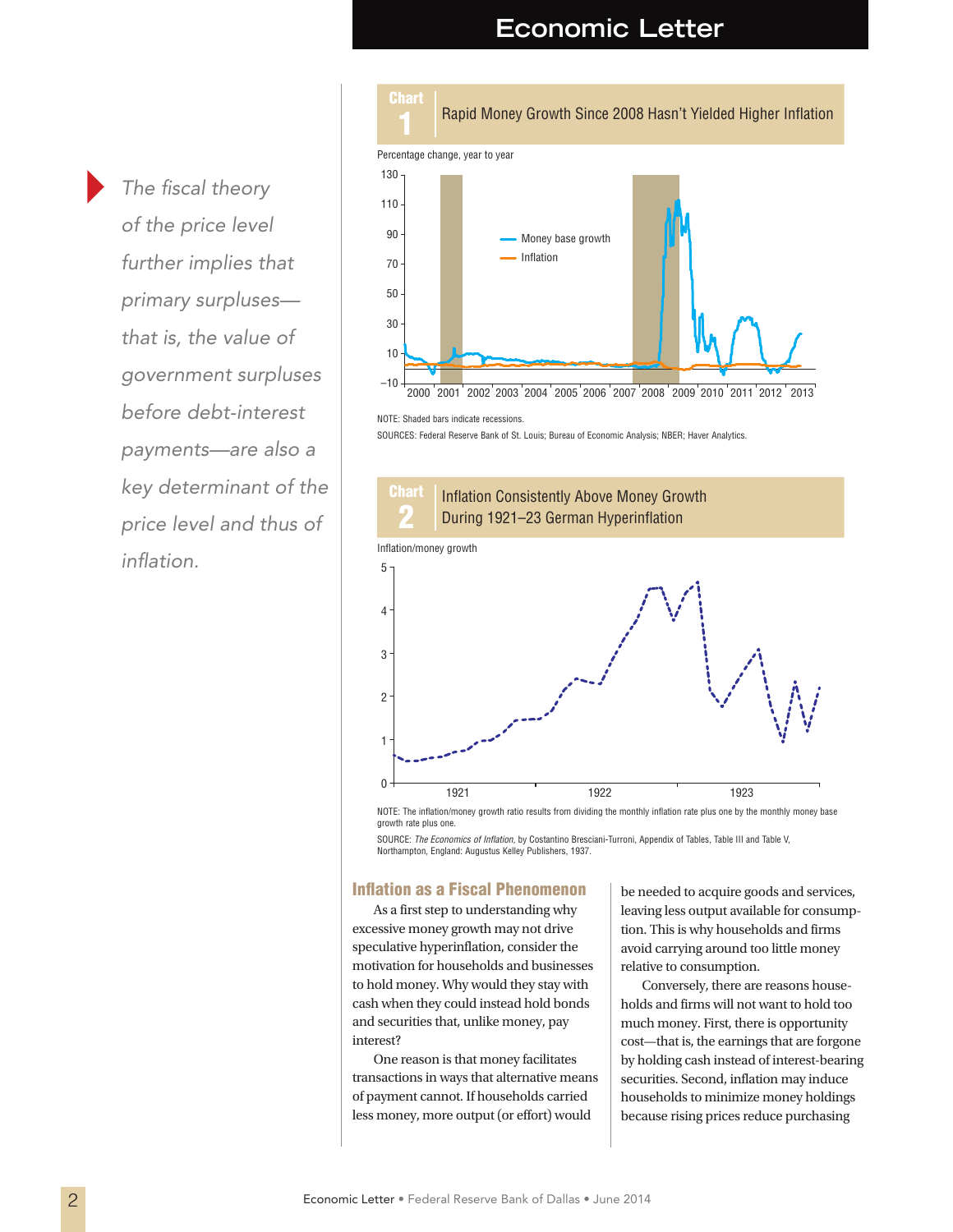## **Economic Letter**

power and, therefore, the relative advantage of cash as a means of payment.<sup>3</sup>

Finally, households and businesses are assumed to be intelligent and forwardlooking. Seeking to maximize their welfare, they take into consideration these opposing forces when deciding how much to consume in any given period and how much money to carry from one period to the next.

In equilibrium, the nominal interest rate and prices adjust in each period to guarantee that the demand for money equals the money supply, and that the desired level of consumption equals output minus the associated transaction costs. That is, the optimizing behavior of households and businesses along with market prices jointly determine consumption, nominal money holdings and, therefore, inflation and real money balances.

#### Speculative Hyperinflation

An interesting aspect of economic models with these features is that they give rise to hyperinflation quite easily, *even if money supply is kept constant*. 4 The reason: Nothing in the internal logic of these models anchors the evolution of inflation. As a result, the dynamics of inflation are entirely determined by household expectations.

If they anticipate the inflation rate to fluctuate around zero, this is exactly what will happen, seemingly validating the predictions of the monetarist tradition when the money supply growth rate is zero as well.

By the same token, if households anticipate ever-rising inflation, they will try to get rid of their money balances and exchange them for goods. The resulting increase in the demand for goods accelerates inflation even further, which in turn gives households further incentive to reduce money holdings in exchange for whatever goods they can buy as the value of money rapidly declines. This self-fulfilling expectation feeds into itself, driving real (inflation-adjusted) money balances all the way down to zero.

This hyperinflationary process cannot be categorized as "monetary" in the usual sense, because that would have required an equally explosive expansion of money supply, which was kept constant. Although not initially obvious, hyperinflation is fiscal in nature because it can only happen if the fiscal authority—the central government remains on the sidelines.

An *active* stance could have been accomplished by the fiscal authority committing to redeem the stock of money for a certain minimum amount of goods and services—setting a level at which the government will retire the money stock from circulation.

It follows that self-fulfilling, speculative hyperinflation can only happen in economies in which the fiscal authority is not in position to make such a commitment. That could be the case, for example, if inflation rises faster than the real value of tax revenue. The amount of goods the government could offer in exchange for the money stock keeps shrinking; the money stock is implicitly backed by fewer and fewer goods.

German hyperinflation ended when an active fiscal policy replaced a passive one and guaranteed that the government would always be in position to collect a positive amount of revenue, independently of the inflation rate.

To mimic the historical hyperinflation in Germany, a model is constructed that assumes a tax policy in which the real revenues collected by government decline as the price level rises.<sup>5</sup> Real money balances also fall as the price level rises because the money supply is kept constant throughout the analysis to make clear the nonmonetary nature of speculative hyperinflation.

The results of the simulation in terms of inflation are shown in Chart 3. The solid line shows the level of the constant money supply. The dotted line, showing inflation over time, is reminiscent of its trajectory during the German hyperinflation depicted in Chart 2.<sup>6</sup>

The inflation path in Chart 3 suggests that speculative hyperinflation, like the German episode, won't occur if the fiscal authority stands ready to do something to stop it. If the fiscal authority commits to keeping prices below a given upper bound, it could successfully convince the private sector that runaway inflation won't occur. Such a commitment implies that the government can raise the required revenue through taxes or the sale of state-owned assets.

If households and business believe that such a fiscal policy will indeed be implemented if necessary, they will never expect inflation to spiral out of control. Thus, fiscal policy, not monetary policy, is ultimately responsible for the resulting price stabilization.<sup>7</sup>

The end of German hyperinflation is evidence this insight from the fiscal theory of the price level is more than just theoretical speculation. The particular fiscal measure that ended the German hyperinflation was the introduction on Nov. 15, 1923, of the *Rentenmark*, a currency backed by real estate revenues. The government's



NOTE: The gross inflation (money growth) rate is one plus the inflation (money growth) rate. SOURCE: Authors' calculations.